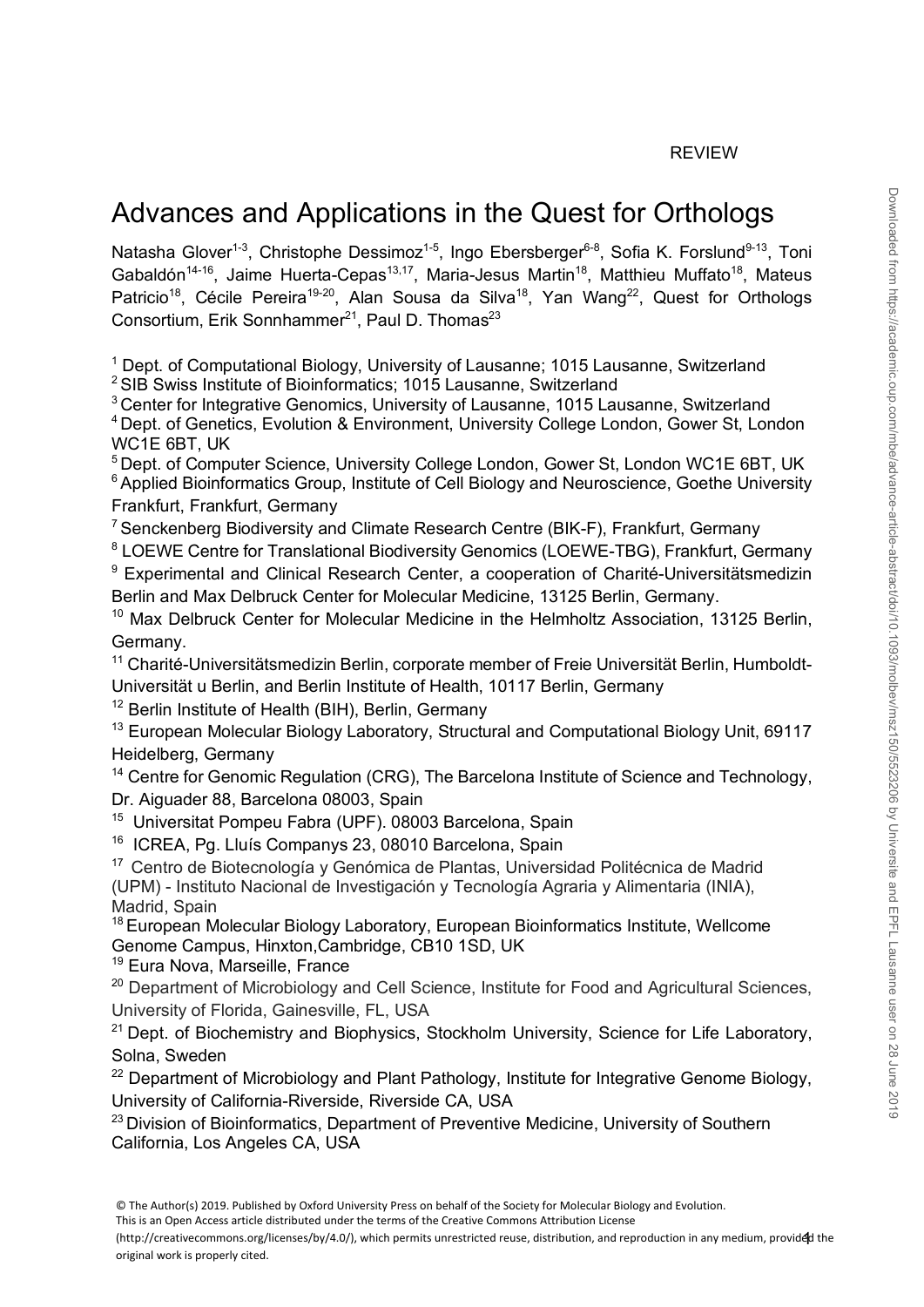### Abstract

Gene families evolve by the processes of speciation (creating orthologs), gene duplication (paralogs) and horizontal gene transfer (xenologs), in addition to sequence divergence and gene loss. Orthologs in particular play an essential role in comparative genomics and phylogenomic analyses. With the continued sequencing of organisms across the tree of life, the data are available to reconstruct the unique evolutionary histories of tens of thousands of gene families. Accurate reconstruction of these histories, however, is a challenging computational problem, and the focus of the Quest for Orthologs Consortium. We review the recent advances and outstanding challenges in this field, as revealed at a symposium and meeting held at the University of Southern California in 2017. Key advances have been made both at the level of orthology algorithm development and with respect to coordination across the community of algorithm developers and orthology end-users. Applications spanned a broad range, including gene function prediction, phylostratigraphy, genome evolution, and phylogenomics. The meetings highlighted the increasing use of meta-analyses integrating results from multiple different algorithms, and discussed ongoing challenges in orthology inference as well as the next steps toward improvement and integration of orthology resources.

# Introduction

Orthologs are genes in different species that can be traced to the same gene in their last common ancestral genome (Fitch 1970). Fitch distinguished them from paralogs (genes in the same or different species, which arise from gene duplication events. This distinction is important because of the role of gene duplication in evolution of novel gene functions (Hurles 2004). The inference of orthologs is a cornerstone for comparative genomics, phylogenetics, and for the prediction of function in newly annotated genomes. Indeed, with the abounding number of genomes sequenced in recent decades, orthology relationships can now be inferred computationally.

However, developing accurate computational methods to infer orthologs is a challenging research problem: it requires reconstructing the gene content of ancestral genomes, and inference of how each gene family was shaped by its history of speciation, gene duplication, horizontal gene transfer (HGT), and gene loss. Thus, there is a need to improve orthology inference algorithms to deal with gene families with complex histories of gene duplications and loss, HGT, or domain gain or loss (Forslund et al. 2017). Additionally, computational tools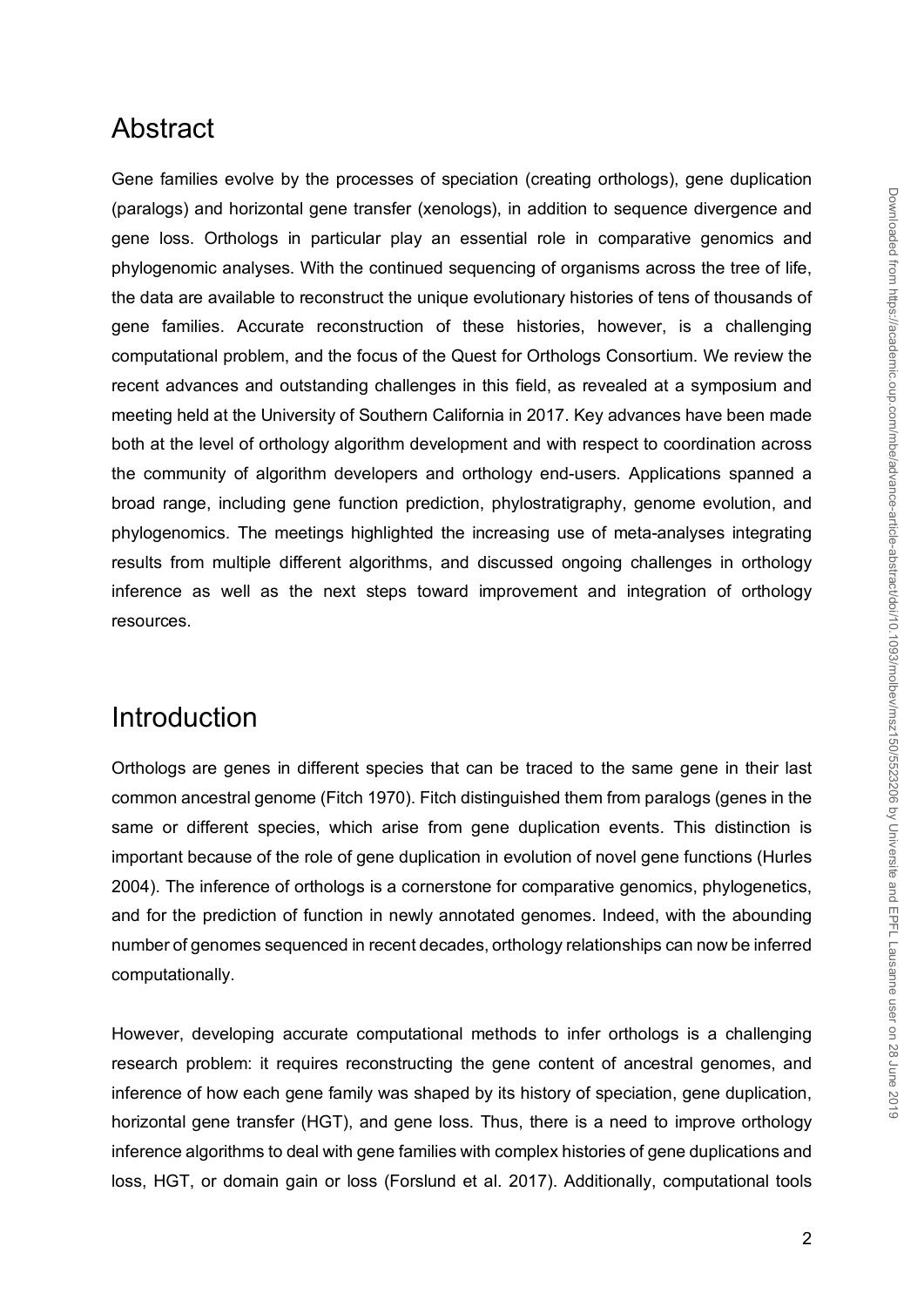used for orthology inference face challenges when dealing with an increasing number of genomes (Sonnhammer et al. 2014). Orthology is harder to detect at large evolutionary distances. Finally, methods for fair and accurate assessment of different inference methods (benchmarking) are required (Gabaldón et al. 2009).

Identifying and addressing these and other outstanding issues in orthology inference is a top priority of the Quest for Orthologs Consortium, which holds meetings biennially with researchers from around the world. As a result of these meetings and subsequent work from Consortium members, reference proteomes (the complement of all protein-coding genes in a genome) have been curated for a phylogenetically diverse set of genomes (Dessimoz et al. 2012), a consensus species tree has been developed through a review of recent literature (Boeckmann et al. 2015), and a benchmarking server has been implemented and assessed (Altenhoff et al. 2016). The Fifth Quest for Orthologs Meeting was paired with the SMBE Symposium on the Evolution of Gene Families (QFO5/SMBE-EGF) and held at the University of Southern California in June 2017 (https://sites.google.com/usc.edu/smbe-egf-2017). Together, these meetings featured over 30 speakers from 10 different countries, addressing issues in orthology inference and its applications in evolutionary, biomedical, and agricultural sciences. Here, we review the highlights of the meetings concerning recent advances and challenges in the field of orthology inference, including its many applications. One of the main advances is that a large number of different orthology methods will be benchmarked on a regular basis, using a shared set of protein-coding genes. This will facilitate the comparison of different methods, as well as the use of multiple methods for identifying high-confidence consensus orthologs.

#### Applications

**The breadth of uses for orthology predictions continues to increase across the scientific community (Fig. 1). Prediction of function, the transfer of knowledge (annotation) from model species to human genes in particular, remains a major application.**

The ortholog conjecture—that is, the assumption that orthologs tend to retain their ancestral functions more often than paralogs (Nehrt et al. 2011; Altenhoff et al. 2012)—has the important corollary that function is often conserved between orthologs over long periods of time. Edward Marcotte presented results from experimentally examining the conservation of ortholog function, in vivo, for hundreds of different genes (Kachroo et al. 2015). In his lab, they tested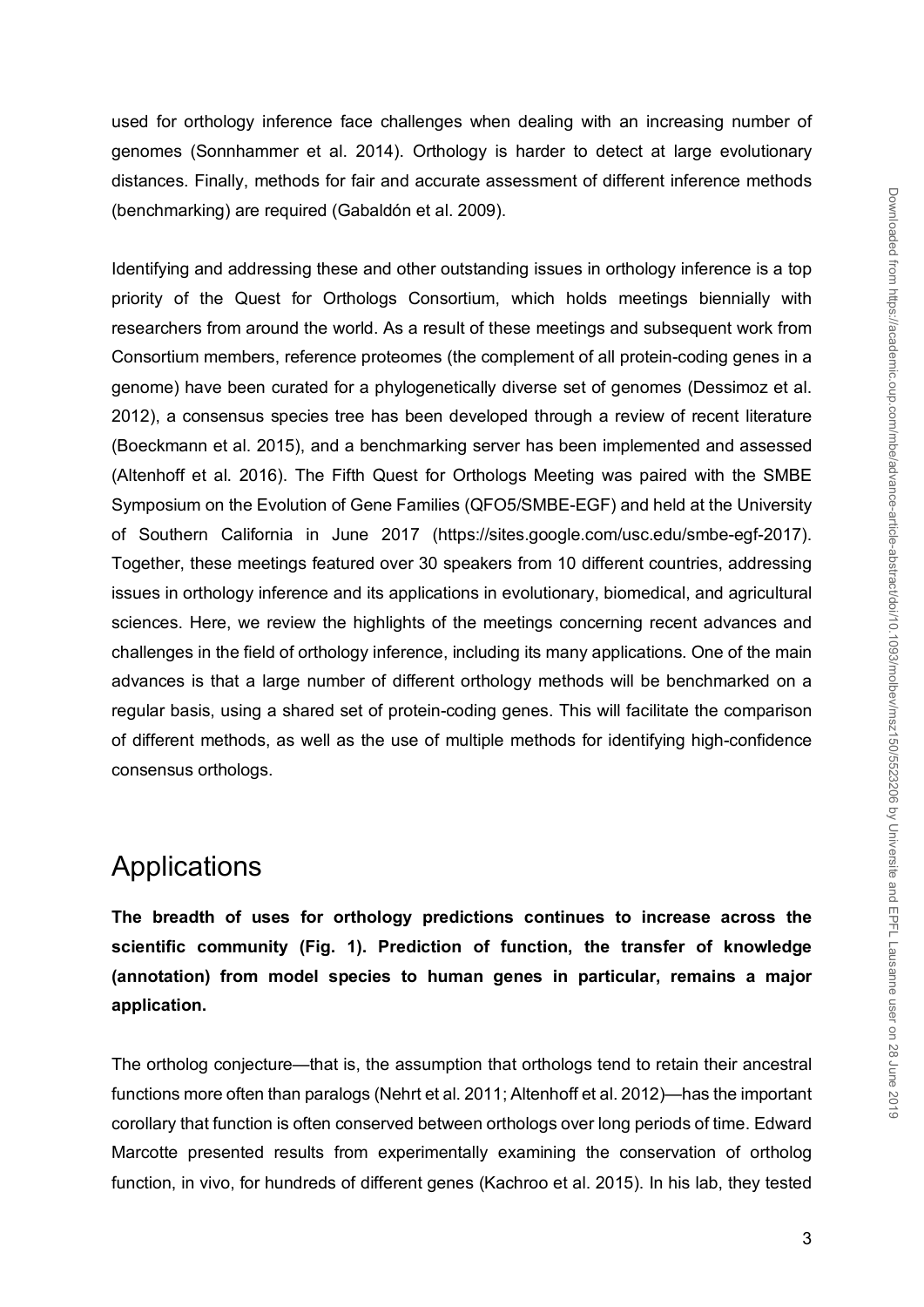whether orthologous genes can be swapped between two evolutionarily distant species, in this case from human to yeast, which diverged ~1 billion years ago. This was successful for



**Fig. 1**. Orthology inference plays a central role in a variety of genomic analyses.

43% of 414 essential yeast genes which were replaceable by 1:1 orthologs in human (lethality when not replaced). Next, they performed a similar analysis from *E. coli* to yeast, which diverged ~2 billion years ago. Due to the larger divergence, the number of essential 1:1 orthologs between the two species was lower, but the proportion of functionally conserved orthologs was even higher (31 out of 51) (Kachroo et al. 2017). These studies show how orthologous genes can retain their function over billions of years of evolution.

Another emergent application of orthology is to find the best model system for a given physiological problem. For example, a species such as ferret (*Mustela putorius furo*) may be a better model organism when studying human respiratory disease than the "go-to" animal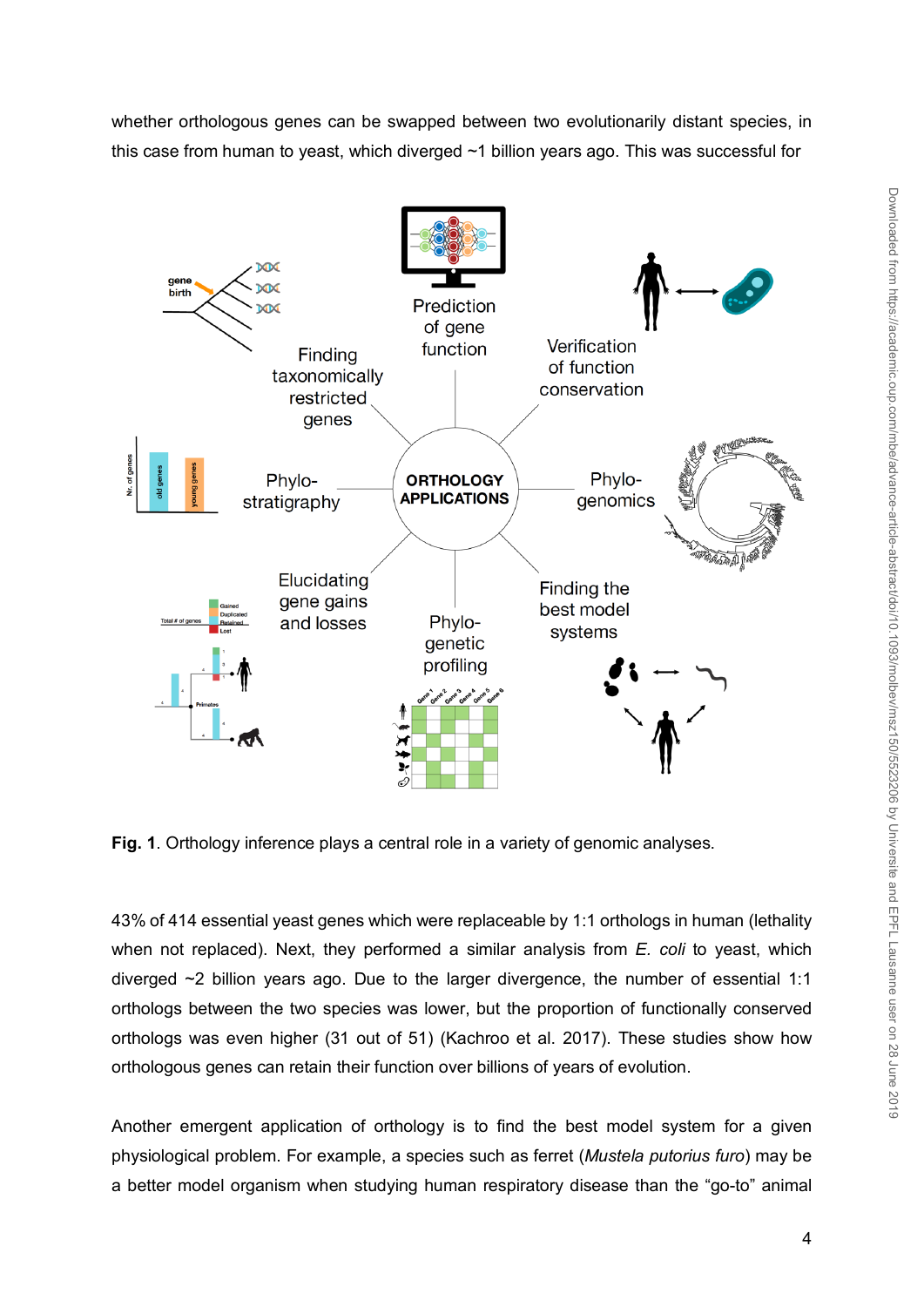mouse, despite having diverged earlier. This is because when looking at the protein sequence divergence for all orthologs between human and mouse versus the divergence of all orthologs between human and ferret, the ferret protein sequences are closer to their human counterparts for 75% of all orthologs (Peng et al. 2014). The assumption that the more conserved the orthologs are, the more the corresponding physiological processes are similar, can be useful to identify a good model organism for that particular physiological pathway.

Orthologs can be used to make phylomes, which are complete collections of phylogenetic trees for each gene encoded in a given genome. These phylomes can be used to detect polyploidization, i.e. whole genome duplication events. Phylomes were used by Marcet-Houben and Gabaldon (2015) to detect and analyze polyploidization events through two different approaches: first by calculating the duplication frequency, and second by performing a topology analysis. Through these means they were able to determine that the whole genome duplication that happened in the yeast lineage was actually a hybridization. This phylogenomics approach allows for identifying and disentangling duplication versus hybridization processes, an important application for the polyploidy community.

Although a main goal of orthology prediction is to find genes which have been evolutionarily conserved over long periods of time, the inverse problem of finding taxonomically restricted genes could provide insight into functional evolutionary innovation. Using a phylostratigraphy method combining protein and transcript sequences from 30 different mammalian species, Jose Luis Villanueva-Canas et al. found ~6000 mammal-specific gene families (Villanueva-Canas et al. 2017). The taxonomically restricted genes in these families tend to have a high isoelectric point, be short, expressed at a low-level, tissue-specific, enriched in skin and testis, and very few thus far have GO annotations. Those that have GO terms assigned are enriched for terms describing immune response, reproduction and protein secretion. This potentially sheds light on how and what types of new genes have arisen recently in mammals.

The estimation of how and when genes arise may be dependent on the orthology inference algorithm. In another phylostratigraphy example, gene ages of human proteins were determined using 13 orthology inference algorithms (Liebeskind et al. 2016). Gene age was defined as the age of the last common ancestor in the inferred orthology group. The different orthology inference methods were classified into two groups: 1) methods that found most gene births to be at the vertebrate last common ancestor, and 2) methods that found most gene births to be much older, dating back to the eukaryotic last common ancestor. Although treebased methods tended to fall in the "old" group and graph-based methods in the "young" group, factors such as systematic error was found to play a large role.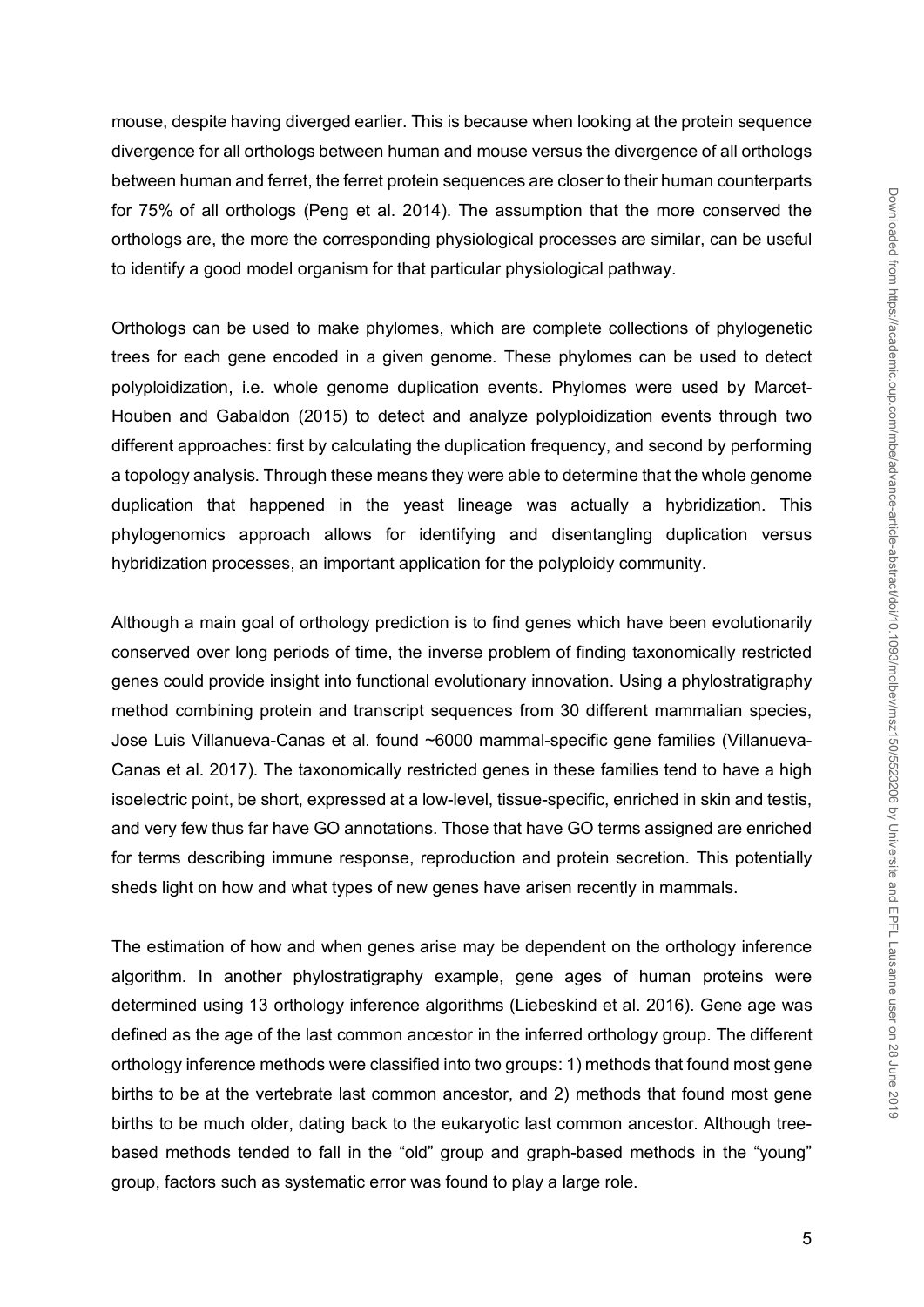Orthology inference can be used to elucidate where/when (relative to known speciation events) gene duplication and loss events occurred in specific gene families. Several tools are now available to do this for different platforms. For example, pyHam is a python library for handling orthoXML files containing Hierarchical Orthologous Groups (HOGs) (Train et al. 2018). Haiming Tang presented a software tool for parsing gene trees to infer changes in ancestral genome content along specific branches of the species tree, and discussed applications in ancestral genome reconstruction (Huang et al. 2018). HieranoiDB (Kaduk et al. 2017) allows for online browsing of "ortholog trees" to see duplications and speciation events within a gene family. This tracking of gene gains and losses is the basis for another application, phylogenetic profiling, which is a guilt-by-association method for assigning functions based on similar patterns of presence or absence of orthologs between species. For instance, the online tool PhyloProfile can be used for integrating, visualizing, and exploring phylogenetic profiles (Tran et al. 2018). In addition to viewing the presence/absence patterns across many species, PhyloProfile allows for viewing complementary data, like sequence similarity between orthologs, similarities in their domain architecture, or differences in functional annotations*.* 

Prediction of gene function remains one of the major applications of orthology inference. However, prediction at a large scale is only in its early stages, and its accuracy has been challenging to assess (Gillis and Pavlidis 2013). The talks at QFO5/SMBE-EGF showed substantial progress on function prediction. Orthologs have long been postulated to share conserved functions (Tatusov et al. 1997), and, as described above, more recently validated in the lab. If function is conserved across orthologs, more so than across other homologs, then the extensive experiments performed in various "model organisms" such as *C. elegans* (nematode worm), fruit fly (*Drosophila melanogaster*), mouse, rat, zebrafish and the yeasts *S. cerevisiae* and *S. pombe*, can be used to elucidate e.g. human gene function. Indeed, Marcotte's more recent experiments have shown that gene function is retained even in some cases where a human ortholog cannot functionally complement a yeast protein: a single amino acid change in a human proteasome subunit is sufficient to restore its function in yeast. Paul Thomas presented ongoing work in his group to develop an algorithm that reproduces function predictions made by expert biocurators when modeling gene function evolution through gene families (Gaudet et al. 2011). Christophe Dessimoz discussed his group's efforts to use the sequence divergence of orthologous genes between genomes, to identify the best model organism for studying a given biological system. Sofia Forslund described the eggNOGmapper algorithm (Huerta-Cepas et al. 2017) for inferring function on a genomic scale using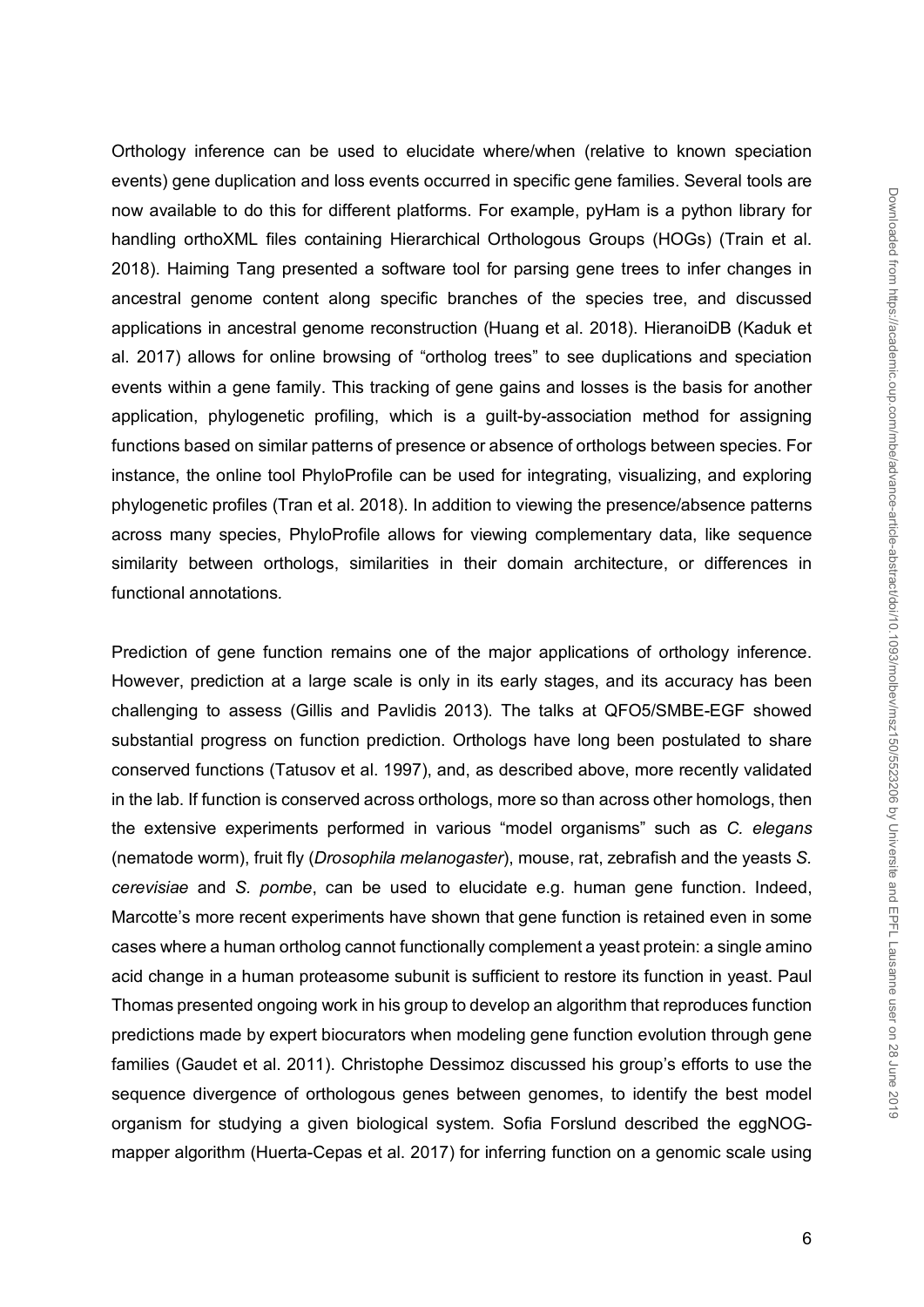pairwise orthology predictions, including extensive validation of the accuracy of these inferences.

Orthology inferences can be integrated with diverse sources of functional data, such as gene expression patterns and mutation phenotypes, to predict different aspects of gene function; QFO5/SMBE-EFG featured talks on two recent integration efforts, from Norbert Perrimon on the Gene2Function system (Hu et al. 2017), and Erik Sonnhammer on the FunCoup (Ogris et al. 2018) functional association network resource. Finally, using orthology to create phylogenetic profiles that show concerted gains and losses of genes in different lineages, Odile Lecompte was able to identify additional genes involved in cilium biogenesis and function (Nevers et al. 2017).

#### Methods: the new, the updated, and the meta

**The applications of orthology depend crucially on the quality of the inferences. There are a plethora of orthology inference methods, and ongoing development includes new methods, updates of existing methods, as well as some meta-methods.**

While most ortholog prediction methods operate on the basis of genes as the unit of evolution, domains as units might be more precise. This is due to the independent functionality of the domains, and their ability to create new genes by exon shuffling or domain promiscuity, creating complex homology relationships (Gabaldón and Koonin 2013). Thus, domains could be a more correct functional unit of orthology. This idea has been implemented by Kaduk and Sonnhammer, who have introduced a new tool called Domainoid ( https://bitbucket.org/sonnhammergroup/domainoid). It makes orthology inferences on domains defined by Pfam, to capture orthology between genes that have undergone domain rearrangements and would not be detected with full sequence-length methods. Between *Danio rerio* and *Homo sapiens*, Domainoid's protein-level ortholog pairs overlap by 60-80% with InParanoid pairs depending on the fraction of domain-level orthologs required for support. Domainoid should thus be seen as a complement to full-length approaches, in particular useful for detecting discordant domain orthologs, i.e. where different domains on the same protein have different evolutionary histories.

A new method was introduced for improving gene phylogenies, called ProfileNJ (Noutahi et al. 2016). It exploits the knowledge from the species tree to correct weakly supported branches on the gene tree, using sequence information in addition to duplication and loss events. More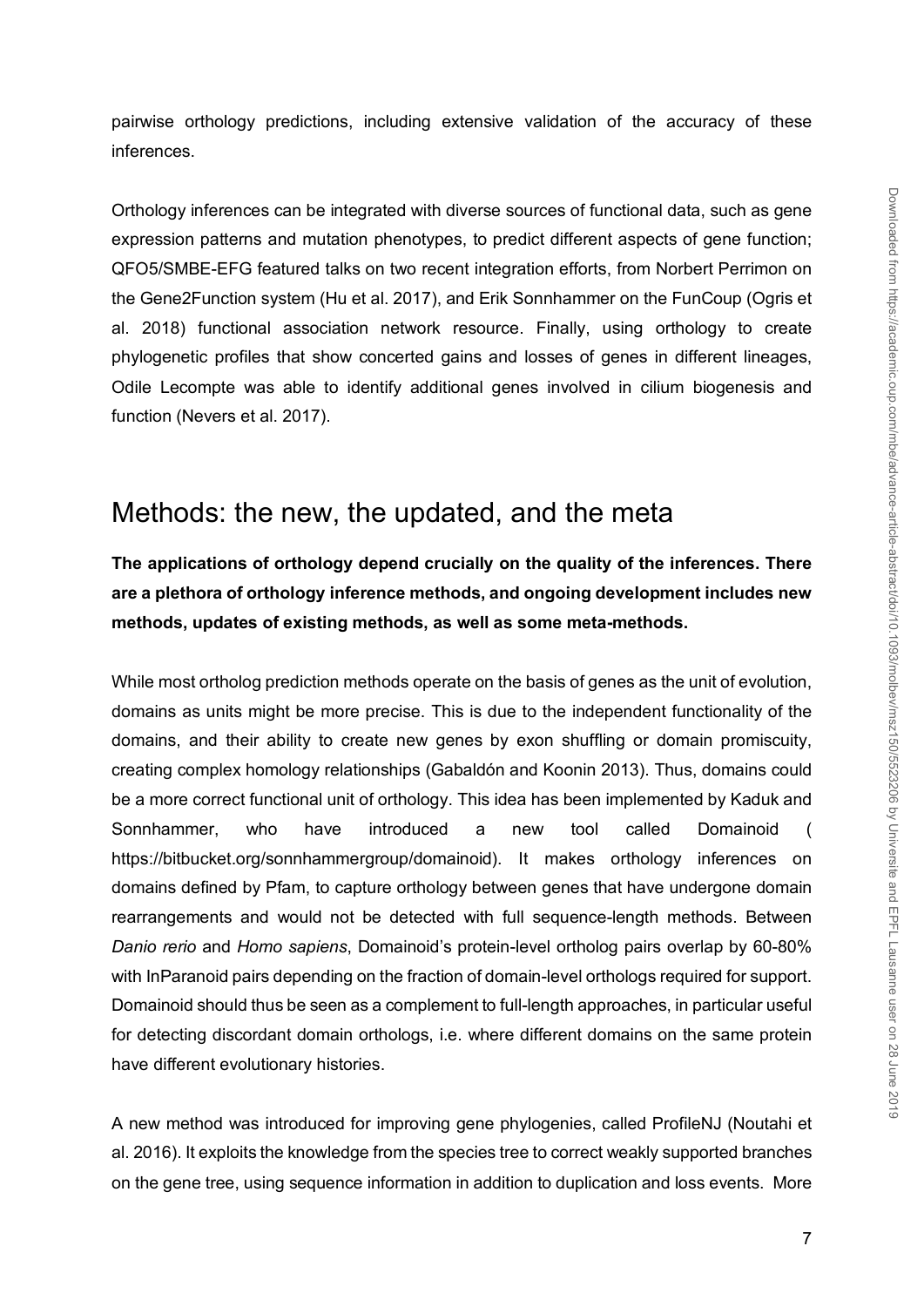recently, a new method for orthology inference called HyPPO was developed (Lafond et al. 2018), which combines elements of both tree-based and clustering-based approaches: treebased methods are used to define a set of primary orthologs (also called isoorthologs (Swenson and El-Mabrouk 2012) or least-diverged orthologs (Mi et al. 2010)), which are expanded using clustering to include in-paralogs.

With the abundance of different techniques for inferring orthologs, meta-methods, which combine predictions from several methods, are an emerging trend. Published meta-methods can be based on the intersection (e.g. MetaPhOrs (Pryszcz et al. 2011), MARIO (Pereira et al. 2014)), union (e.g. HCOP (Eyre et al. 2007), OrthoList (Shaye and Greenwald 2011)) or weighted combinations (e.g. DIOPT (Hu et al. 2011), ORCAN (Zielezinski et al. 2017)) of predictions from different individual methods. Meta-methods can increase the robustness of ortholog predictions by compensating for deficiencies of each individual method, though there seem to be rapidly diminishing returns as more individual methods are added (Pryszcz et al. 2011; Kim et al. 2018) . Machine learning methods have been applied to ortholog metaanalysis: WORMHOLE (Sutphin et al. 2016) makes predictions specifically of least-diverged orthologs using inferences from 14 different individual orthology methods, by training a support-vector machine to generalize data from PANTHER (Mi et al. 2010).

Additionally, well-established methods have been updated, mainly to improve the efficiency of the algorithms in terms of runtime, or to account for distant homologs. For example, the Microbial Genome Database for Comparative Analysis' (Uchiyama et al. 2019) new pangenome based analysis procedure starts by selecting representative genes in each species for each orthologous group. Then, it identifies a representative gene within each genus. The representative gene is selected based on several criteria, including not being a partial or split gene, the length being close to median gene length, and that the gene is not an outlier in terms of phylogenetic distance. This method allows for running fewer comparisons, saving computational power. In eggNOG (Huerta-Cepas et al. 2016), the sequence search tools DIAMOND (Buchfink et al. 2015) and HMMER (Eddy 2011) were both implemented to take into account close and distant homologs (or alternatively, well- or poorly sampled clades). OMA was updated as well with a new algorithm to take into account rapidly evolving and duplicated genes (Train et al. 2017). Other improvements come from the new "bottom up" method for constructing hierarchical orthologous groups (HOGs) in a faster time.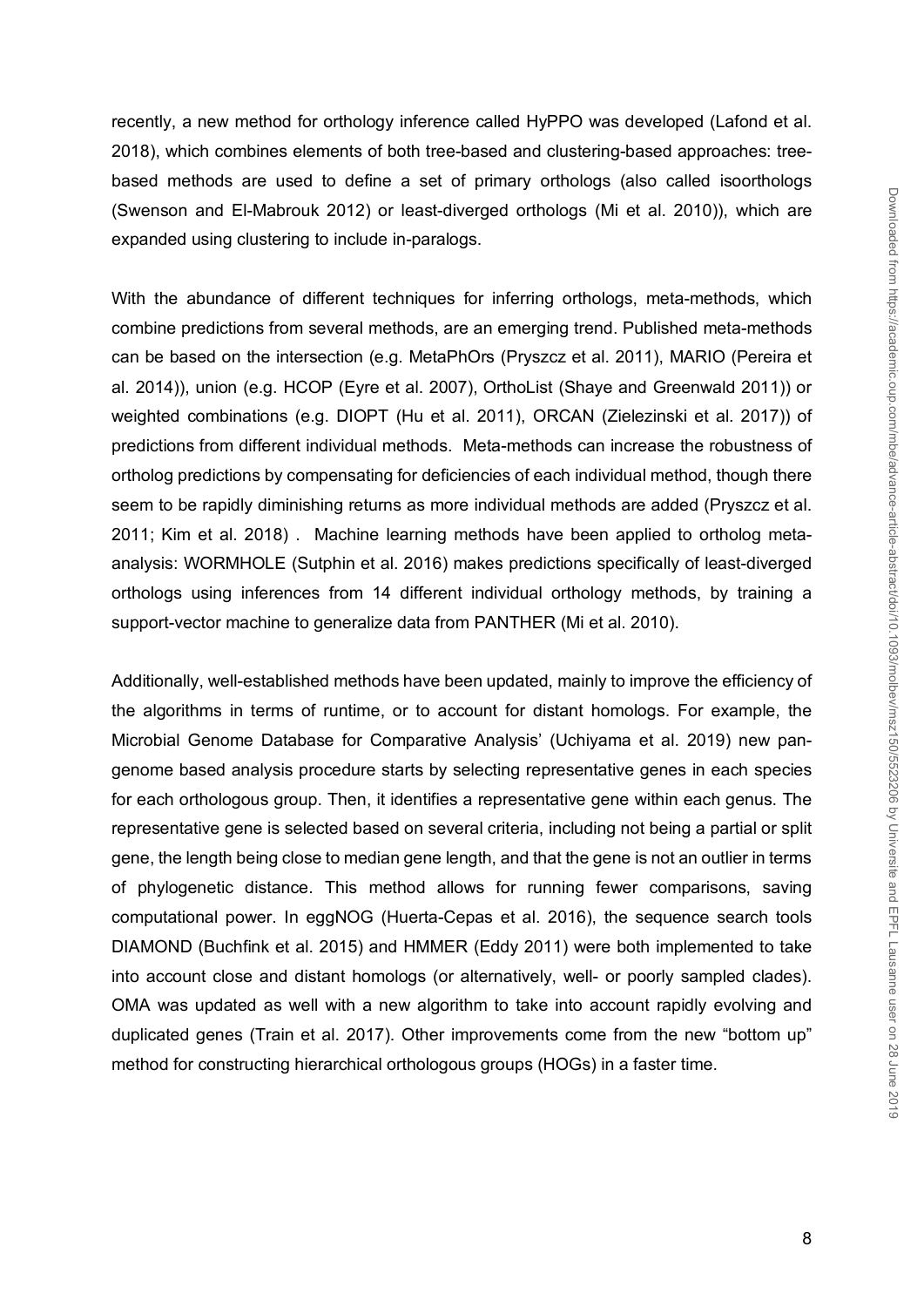## QFO as a resource for the wider scientific community

**The QFO Consortium has continued to expand its interactions among members since its inception in 2009. At QFO5/SMBE-EGF, consortium members took an additional step toward serving the wider community of orthology users: annual, benchmarked releases from multiple methods across a consistent set of protein-coding genes.** 

One achievement of the QFO in recent years was to establish an online benchmarking tool for orthology prediction. This was motivated by needing a way to compare methods, yet not knowing the ground truth for ortholog predictions. Such a service was collaboratively created at http://orthology.benchmarkservice.org (Altenhoff et al. 2016), and here anyone can upload ortholog predictions that will be subjected to 20 different benchmarks. The benchmarks are phylogeny-based or function-based, and a user can compare their performance to other methods such as PhylomeDB, InParanoid, OMA, Ensembl Compara, Hieranoid, PANTHER, MetaPhOrs, OrthoInspector, eggNOG, SonicParanoid. Since the publication, 530 jobs have been submitted.

Adrian Altenhoff presented improvements to the service that allow ortholog providers to perform benchmarking on yearly updated datasets. It will utilize a selection of the most up-todate protein sets available from the UniProt Reference Proteomes (The UniProt Consortium 2017), recently expanded from 66 to 78 proteomes as presented by Alan Sousa da Silva. This was done to broaden the species coverage, by using the Proteome Priority Score (Chen et al. 2011) to identify the best species candidate for a given phylum. Salvador Capella-Gutierrez presented a design for an updated, extensible orthology benchmarking service based on OpenEBench (https://openebench.bsc.es), supported by the ELIXIR initiative (Capella-Gutierrez et al. 2017).

Building on these services, QFO Consortium members that develop orthology inference methods agreed to update their predictions to cover the same set of protein sequences, and submit them to the benchmark service. In addition, these predictions would be made available from a central location (e.g. the benchmarking service website) to facilitate the usage of these sets by a wider community of users, such as in meta-analysis across multiple methods, and for comparison between different methods. As of April 2019, the updated, benchmarked ortholog inferences (on the 2018 benchmark) are now available for download at the orthology benchmarking service website (https://orthology.benchmarkservice.org) for nine methods: InParanoid (Sonnhammer and Östlund 2015), Hieranoid 2 (Kaduk and Sonnhammer 2017),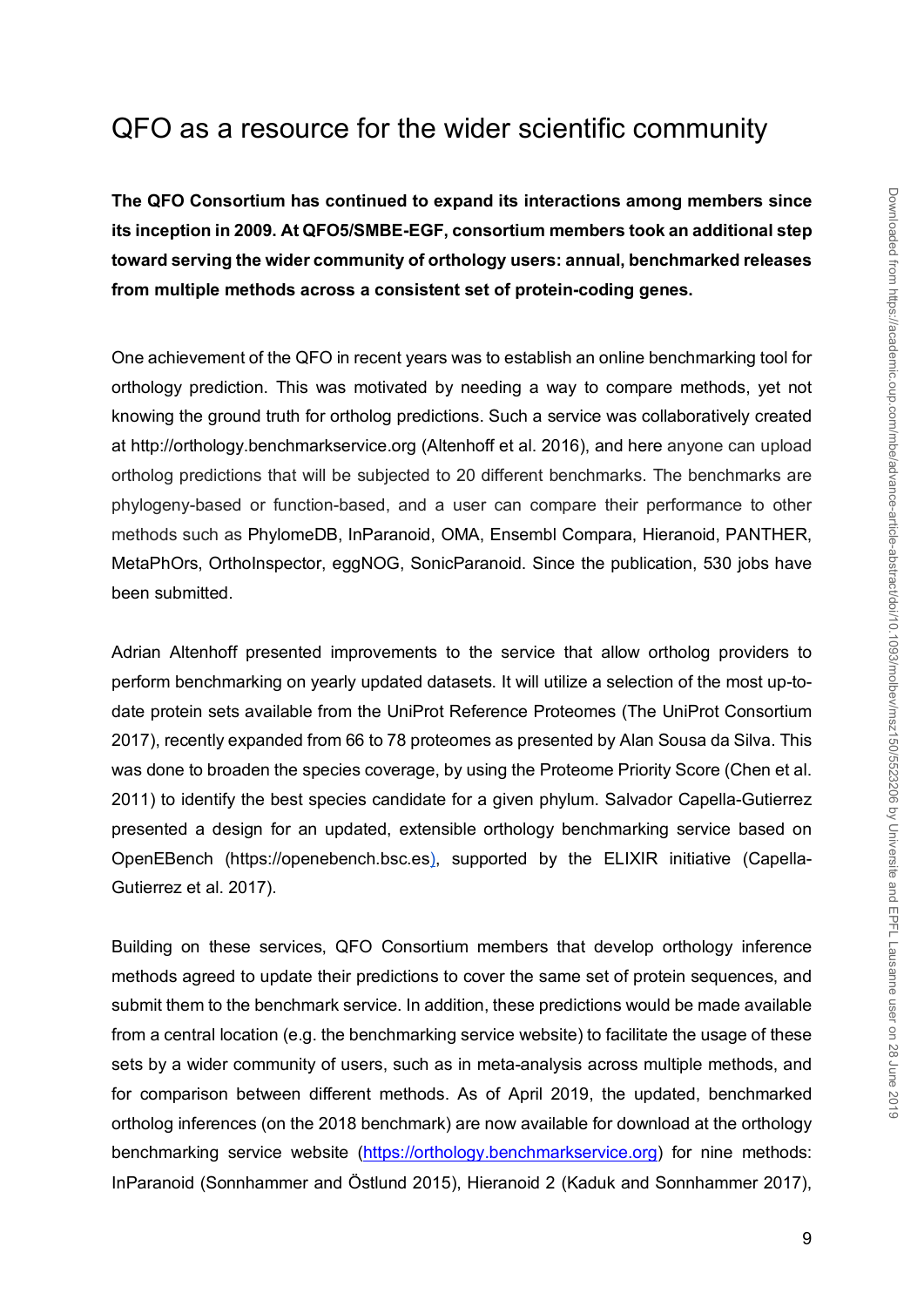OMA Groups (Altenhoff et al. 2018), OMA GETHOGs (Altenhoff et al. 2013), OrthoInspector (Nevers et al. 2019), PANTHER all, PANTHER LDO only (Mi et al. 2019), best bidirectional hit (BBH), and reciprocal smallest distance (RSD). The inferences from all these methods are made on the same set of sequences from the UniProt reference proteomes (UniProt Consortium 2019), which removes the major longstanding barrier to integrating and comparing inferences across different methods: the use of different proteomes with different identifiers by different inference methods.

Although the online benchmarking service is a valuable resource, one limitation is that all the benchmarks are performed on pairwise orthologs as input. For those methods which output orthologous groups, the benchmarking service first reduces them to their pairs to perform the tests. Therefore, new ortholog group-based or labelled gene tree-based benchmarks are needed in the ortholog community. There were several other suggestions for new benchmarks at the QFO5/SMBE-EGF meeting, including: reference families, 'large-scale' benchmarks that make use of all data, using a score derived by a meta-method technique, a gene order conservation score as a way to identify high-quality orthologs (Patricio et al. 2017), and more function-based & consistency-based tests.

Other possible functional benchmarks are those used during the development of eggNOGmapper (Huerta-Cepas et al. 2017). For example, benchmarking orthology-based GO predictions against simple homology-based BLAST (Altschul et al. 1990) and InterProScan (Finn et al. 2017) functional predictions was done by determining the number of true positives and true negatives with regards to the best-curated Gene Ontology subsets. Those predictions which were experimentally validated were considered true positives; whereas those with a GO term with taxonomy limitation were considered as true negatives, e.g. fin development assigned to a plant gene. The ongoing dialog between functional description ontology developers and orthology inference developers will further improve such approaches in the future.

Advances were also reported on the Orthology Ontology, which enables the use of semantic web tools on orthology inferences. Hirokazu Chiba presented a tour of the Orthology Ontology repository on GitHub (https://github.com/qfo/OrthologyOntology), including software tools for converting the standard OrthoXML format to RDF, and SPARQL queries to retrieve pairwise orthologs from an RDF triple store (from Jesualdo Tomas Fernandez-Breis).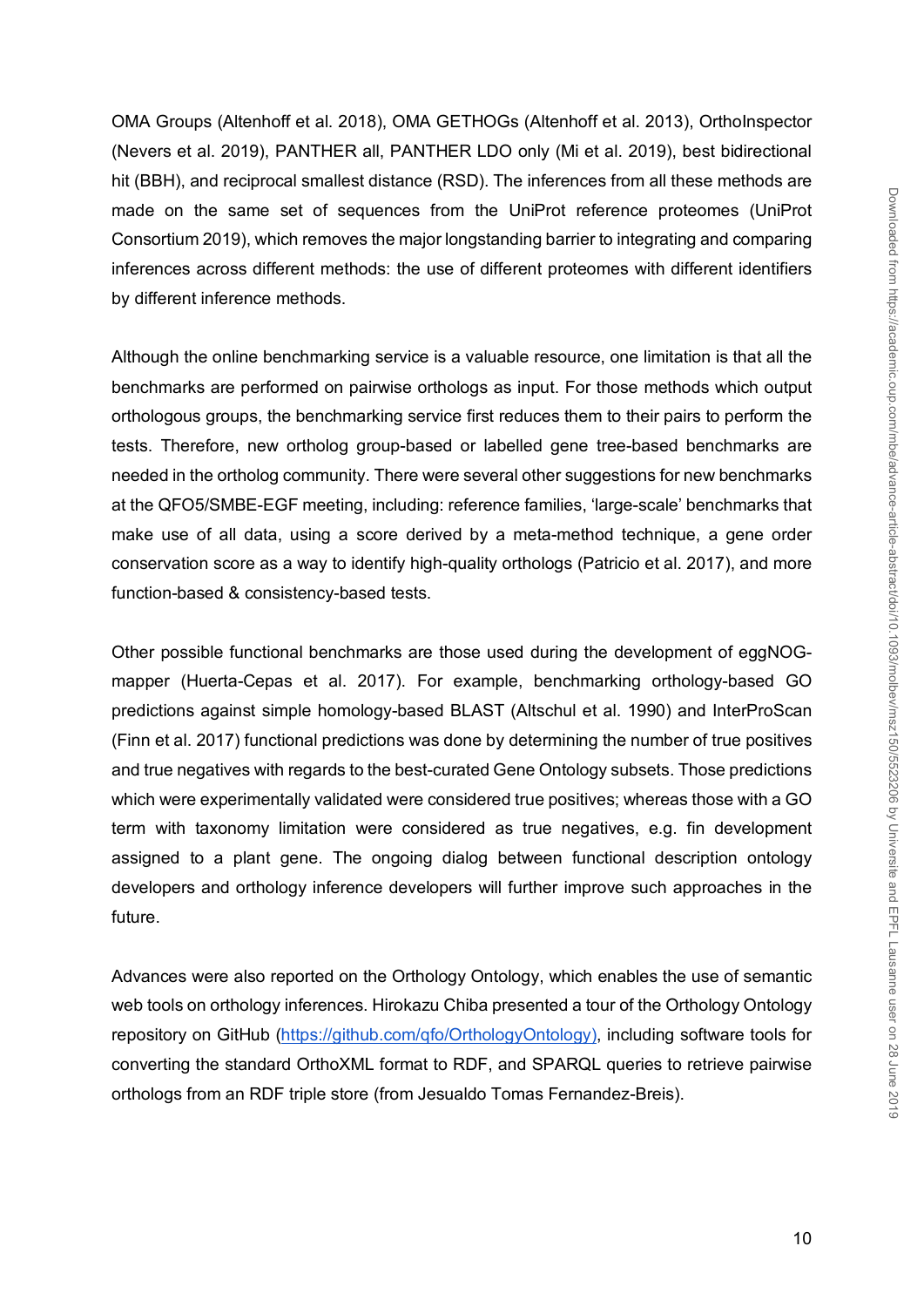# Challenges in orthology inference

**Challenges and limitations to orthology inference remain. As Walter Fitch noted, some problems are due to differences in terminology, whereas some are due to the complex nature of certain evolutionary scenarios** (Fitch 2000)**.**

Duplication can affect orthology inference and interpretation. Bryan Dighera, Arbel Harpak, Xiang Ji reported on non-allelic gene conversion, or the process of copying the sequence of one paralog to replace the sequence of its paralog at another locus. This can cause concerted evolution, where the paralogs look closer in sequence than the related gene family in another species, even though the duplication actually took place earlier than the speciation. This might be a relatively common phenomenon and should be properly tested for. Additionally, proliferation of duplication can lead to large, diverse gene families. Patricia Babbitt noted that approximately ⅓ of enzyme superfamilies are functionally diverse, which makes function prediction challenging due to different functions emerging in different subclades. Juan Felipe Ortiz spoke about clusters of tandemly duplicated genes (CTDGs), which are genomic regions with a statistically significant higher number of duplicates than a typical genomic region of the same length. The clear and standard definition will make it easier to implement algorithms for identifying CTDGs.

High rates of sequence divergence can also have an effect on the ability to recognize evolutionary relationships between genes. Ingo Ebersberger discussed his group's work on calculation of a protein's evolutionary traceability (Jain et al. 2019), and the effects of traceability on ortholog inference.

The clarity of definitions is an important point when it comes to homology analysis. For the orthology community it is important to establish evolutionarily-precise definitions for terms that linguistically have been used more flexibly. For instance, Dannie Durand presented a definition and classification of xenologs as pairs of genes where their history since divergence includes a HGT event. Yan Wang later reported a recently identified xenolog example that an insect gut fungus (*Zancudomyces culisetae*) can encode a mosquito-like polyubiquitin but its original fungal copy was lost (Wang et al. 2016). Natasha Glover presented an evolutionarily-precise definition of homoeology, and how it fits in with orthology (Glover et al. 2016).

Another type of challenge in orthology inference is the high computational demand of comparing hundreds or thousands of proteomes with each other. This Big Data problem was discussed and various solutions are proposed. Perhaps the most straightforward solution is to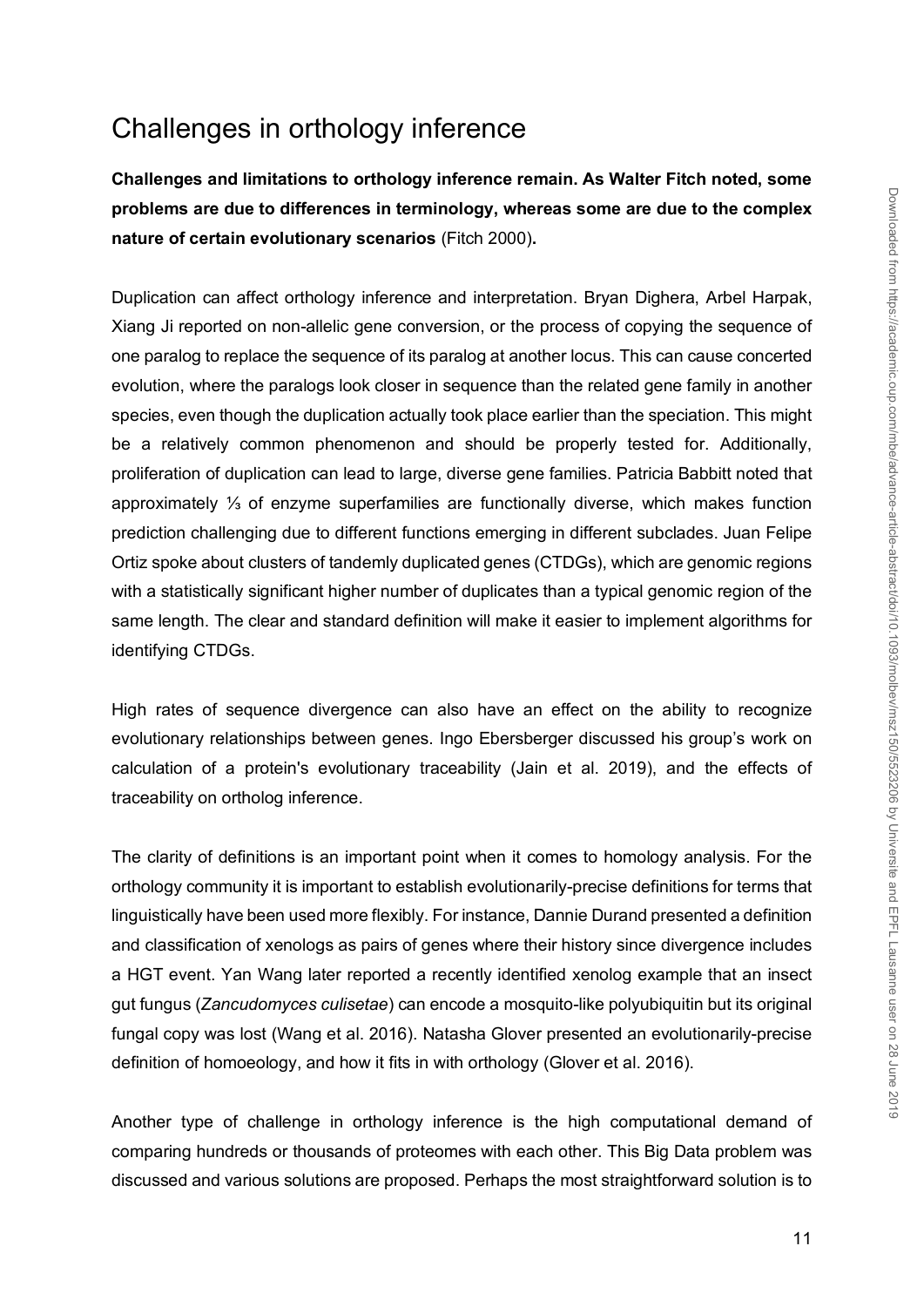replace BLAST, which is used by many graph-based methods, by a much faster homology search tools such as MMseqs2 (Steinegger and Söding 2017) or DIAMOND (Buchfink et al. 2015). Another approach under development is the SIBLINGS resource which shares precomputed all-against-all similarity scores between reference proteomes. Finally, some inference algorithms such as Hieranoid are designed to achieve near linear scaling.

For the QFO Consortium, the next steps will take advantage of the fact that an increasing number of different orthology methods have now been applied to a consistent, comprehensive set of protein-coding genes in 78 taxonomically diverse organisms. Future opportunities include: comparing methods in detail to understand when they agree or differ, increasing the number of organisms in the benchmark, and helping to improve the quality of the UniProt reference proteomes by identifying unexpectedly missing genes or errors in predicted protein sequences that can cause errors in orthology inference.

## **Conclusion**

Taken together, it was clear from the QFO5/SMBE-EGF meeting that the orthology research community has matured toward an initial "production stage." Basic axioms of the field have been repeatedly tested, and have become standard practice even across independent teams. Multiple generations of orthology inference tools exist, and previously recognized standards are now being implemented in practice. Algorithms are being developed that focus increasingly on non-standard evolutionary complexities and previously unasked questions, as much of orthology analysis and applications can now be considered routine. Therefore, more and more effort can be focused on the next phase of challenges and edge cases, both technical and biological, opening new research sub-fields in the process.

## Acknowledgements

We thank the Society for Molecular Biology and Evolution for supporting the SMBE-EGF Symposium, and the University of Southern California for supporting the QFO5 meeting. We wish to acknowledge the following support for attending the meetings and/or writing this manuscript: National Institutes of Health (grant HG002273 for P.D.T.; HG007822 for M.J.M. and A.S.dS.; GM122480, HD085901, DK110520 for E.M.M.; GM123683 for C.M.), Wellcome Trust (grant WT108749/Z/15/Z for M.M. and M.P.), Swiss National Science Foundation (grant 150654 for C.D.), European Commission (contract 676559 for S.C.G.), Welch Foundation (grant F-1515 for E.M.M.), European Molecular Biology Laboratory (for M.J.M, M.M, M.P.), National Bioscience Database Center and Japan Science and Technology Agency (for I.U.).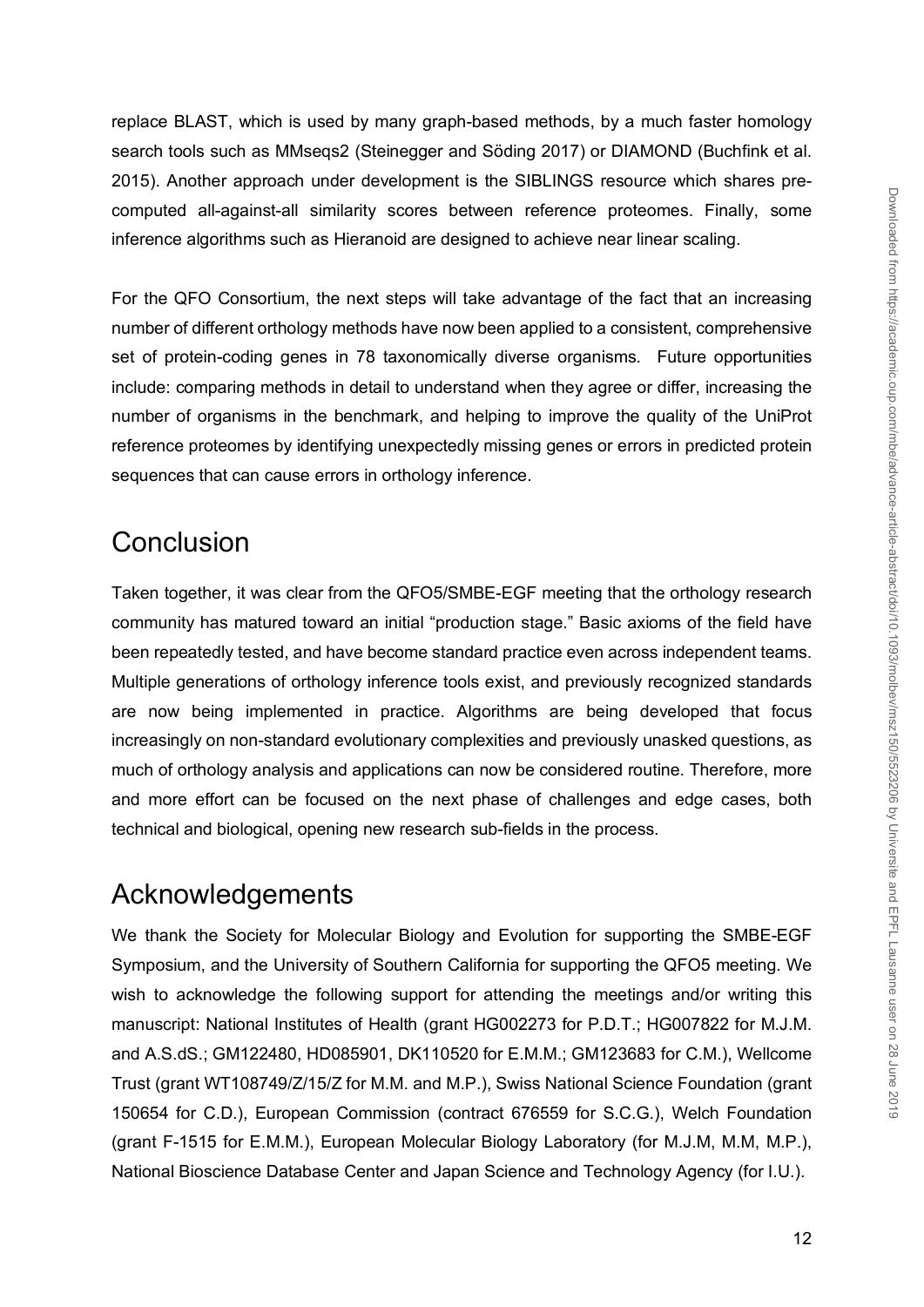Members of the Quest for Orthologs Consortium: Adrian Altenhoff, Judith A. Blake, Salvador Capella-Gutierrez, Hirokazu Chiba, Christophe Dessimoz, Dannie Durand, Ingo Ebersberger, Jesualdo Tomás Fernández-Breis, Sofia Forslund, Toni Gabaldon, Natasha Glover, Jaime Huerta-Cepas, Odile Lecompte, Suzanna Lewis, Benjamin Linard, Marina Marcet Houben, Edward M. Marcotte, Maria-Jesus Martin, Claire McWhite, Tarcisio Mendes de Farias, Matthieu Muffato, Yannis Nevers, Mateus Patricio, Cécile Pereira, Leszek Pryszcz, Surya Saha, Philipp Schiffer, Erik Sonnhammer, Alan Sousa da Silva, Haiming Tang, Paul D. Thomas, Ikuo Uchiyama, Yan Wang

### References

Altenhoff AM, Boeckmann B, Capella-Gutierrez S, Dalquen DA, DeLuca T, Forslund K, Huerta-Cepas J, Linard B, Pereira C, Pryszcz LP, et al. 2016. Standardized benchmarking in the quest for orthologs. Nat Methods. 13(5):425–430.

Altenhoff AM, Gil M, Gonnet GH, Dessimoz C. 2013. Inferring hierarchical orthologous groups from orthologous gene pairs. PLoS One. 8(1):e53786.

Altenhoff AM, Glover NM, Train C-M, Kaleb K, Warwick Vesztrocy A, Dylus D, de Farias TM, Zile K, Stevenson C, Long J, et al. 2018. The OMA orthology database in 2018: retrieving evolutionary relationships among all domains of life through richer web and programmatic interfaces. Nucleic Acids Res. 46(D1):D477–D485.

Altenhoff AM, Studer RA, Robinson-Rechavi M, Dessimoz C. 2012. Resolving the Ortholog Conjecture: Orthologs Tend to Be Weakly, but Significantly, More Similar in Function than Paralogs. PLoS Comput Biol. 8(5):e1002514. [accessed 2017 Oct 21].

Altschul SF, Gish W, Miller W, Myers EW, Lipman DJ. 1990. Basic local alignment search tool. J Mol Biol. 215(3):403–410.

Boeckmann B, Marcet-Houben M, Rees JA, Forslund K, Huerta-Cepas J, Muffato M, Yilmaz P, Xenarios I, Bork P, Lewis SE, et al. 2015. Quest for Orthologs Entails Quest for Tree of Life: In Search of the Gene Stream. Genome Biol Evol. 7(7):1988–1999.

Buchfink B, Xie C, Huson DH. 2015. Fast and sensitive protein alignment using DIAMOND. Nat Methods. 12(1):59–60.

Capella-Gutierrez S, de la Iglesia D, Haas J, Lourenco A, Gonzalez JMF, Repchevsky D, Dessimoz C, Schwede T, Notredame C, Gelpi JL, et al. 2017. Lessons Learned: Recommendations for Establishing Critical Periodic Scientific Benchmarking. doi:10.1101/181677.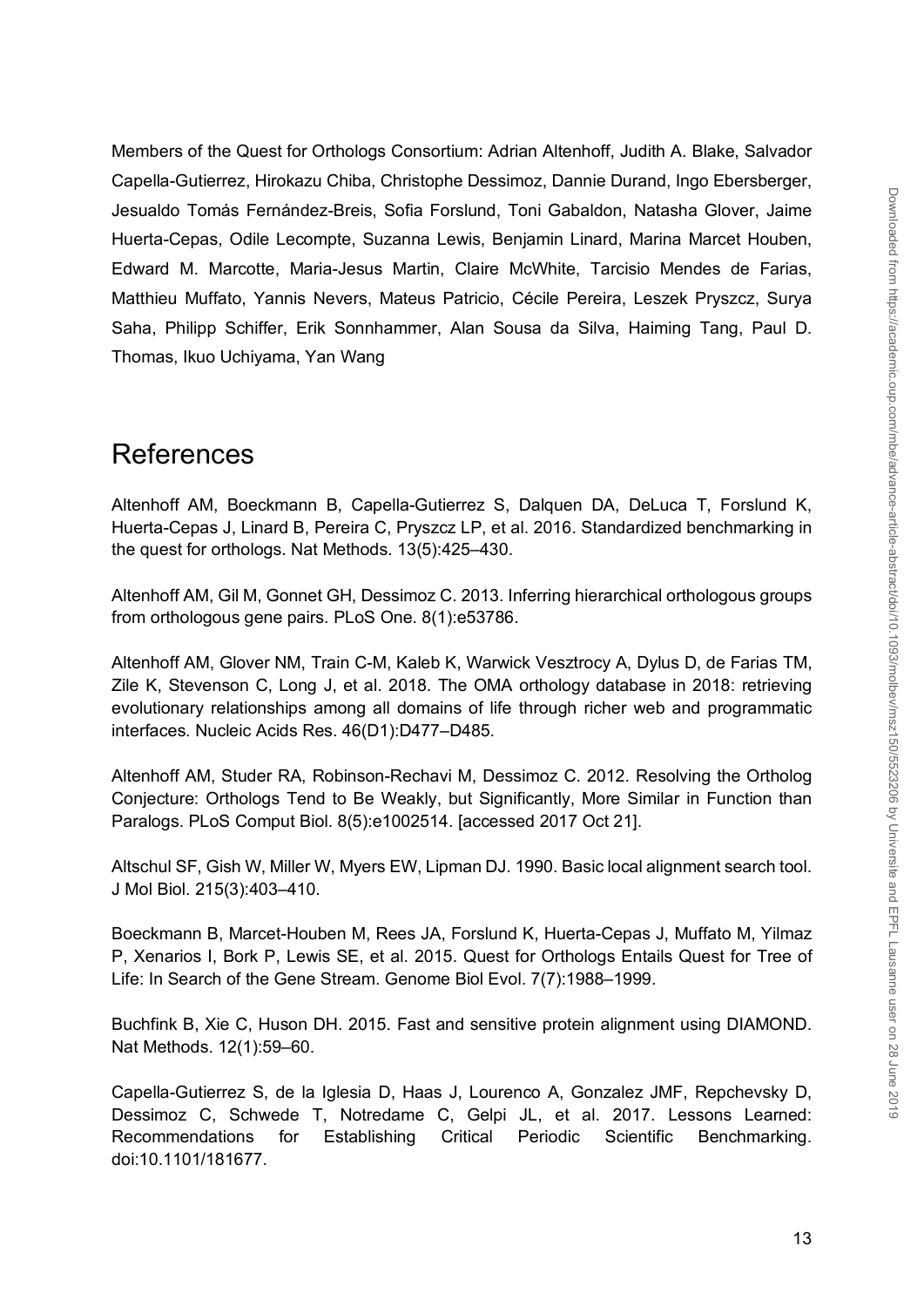Chen C, Natale DA, Finn RD, Huang H, Zhang J, Wu CH, Mazumder R. 2011. Representative proteomes: a stable, scalable and unbiased proteome set for sequence analysis and functional annotation. PLoS One. 6(4):e18910.

Dessimoz C, Gabaldón T, Roos DS, Sonnhammer ELL, Herrero J, Quest for Orthologs Consortium. 2012. Toward community standards in the quest for orthologs. Bioinformatics. 28(6):900–904.

Eddy SR. 2011. Accelerated Profile HMM Searches. PLoS Comput Biol. 7(10):e1002195. Eyre TA, Wright MW, Lush MJ, Bruford EA. 2007. HCOP: a searchable database of human orthology predictions. Brief Bioinform. 8(1):2–5.

Finn RD, Attwood TK, Babbitt PC, Bateman A, Bork P, Bridge AJ, Chang H-Y, Dosztányi Z, El-Gebali S, Fraser M, et al. 2017. InterPro in 2017-beyond protein family and domain annotations. Nucleic Acids Res. 45(D1):D190–D199.

Fitch WM. 1970. Distinguishing Homologous from Analogous Proteins. Syst Zool. 19(2):99– 113.

Fitch WM. 2000. Homology: a personal view on some of the problems. Trends Genet. 16(5):227–231.

Forslund K, Pereira C, Capella-Gutierrez S, Sousa da Silva A, Altenhoff A, Huerta-Cepas J, Muffato M, Patricio M, Vandepoele K, Ebersberger I, et al. 2017 Aug 30. Gearing up to handle the mosaic nature of life in the quest for orthologs. Bioinformatics. doi:10.1093/bioinformatics/btx542.

Gabaldón T, Dessimoz C, Huxley-Jones J, Vilella AJ, Sonnhammer ELL, Lewis S. 2009. Joining forces in the quest for orthologs. Genome Biol. 10(9):403.

Gabaldón T, Koonin EV. 2013. Functional and evolutionary implications of gene orthology. Nat Rev Genet. 14(5):360–366.

Gaudet P, Livstone MS, Lewis SE, Thomas PD. 2011. Phylogenetic-based propagation of functional annotations within the Gene Ontology consortium. Brief Bioinform. 12(5):449–462. Gillis J, Pavlidis P. 2013. Characterizing the state of the art in the computational assignment of gene function: lessons from the first critical assessment of functional annotation (CAFA). BMC Bioinformatics. 14 Suppl 3:S15.

Glover NM, Redestig H, Dessimoz C. 2016. Homoeologs: What Are They and How Do We Infer Them? Trends Plant Sci. 21(7):609–621.

Hu Y, Comjean A, Mohr SE, FlyBase Consortium, Perrimon N. 2017. Gene2Function: an integrated online resource for gene function discovery. G3 7(8):2855-2858.

Huang X, Albou L-P, Mushayahama T, Muruganujan A, Tang H, Thomas PD. 2018 Oct 29. Ancestral Genomes: a resource for reconstructed ancestral genes and genomes across the tree of life. Nucleic Acids Res. doi:10.1093/nar/gky1009.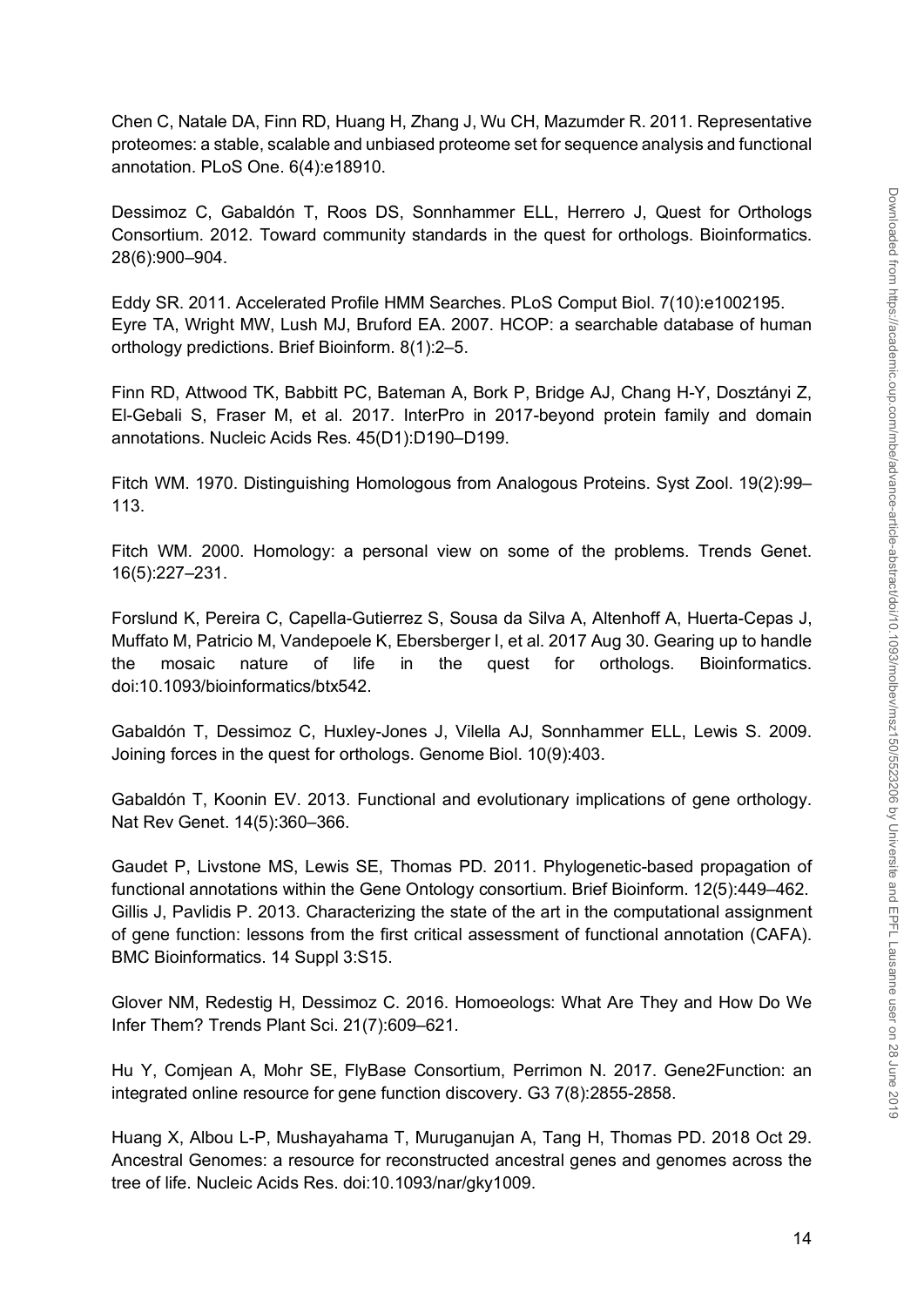Huerta-Cepas J, Forslund K, Coelho LP, Szklarczyk D, Jensen LJ, von Mering C, Bork P. 2017. Fast Genome-Wide Functional Annotation through Orthology Assignment by eggNOG-Mapper. Mol Biol Evol. 34(8):2115–2122.

Huerta-Cepas J, Szklarczyk D, Forslund K, Cook H, Heller D, Walter MC, Rattei T, Mende DR, Sunagawa S, Kuhn M, et al. 2016. eggNOG 4.5: a hierarchical orthology framework with improved functional annotations for eukaryotic, prokaryotic and viral sequences. Nucleic Acids Res. 44(D1):D286–93.

Hurles M. 2004. Gene duplication: the genomic trade in spare parts. PLoS Biol. 2(7):E206. Hu Y, Flockhart I, Vinayagam A, Bergwitz C, Berger B, Perrimon N, Mohr SE. 2011. An integrative approach to ortholog prediction for disease-focused and other functional studies. BMC Bioinformatics. 12:357.

Jain A, Perisa D, Fliedner F, von Haeseler A, Ebersberger I. 2019 Jan 15. The evolutionary traceability of a protein. Genome Biol Evol. doi:10.1093/gbe/evz008.

Kachroo AH, Laurent JM, Akhmetov A, Szilagyi-Jones M, McWhite CD, Zhao A, Marcotte EM. 2017. Systematic bacterialization of yeast genes identifies a near-universally swappable pathway. Elife. 6. doi:10.7554/eLife.25093.

Kachroo AH, Laurent JM, Yellman CM, Meyer AG, Wilke CO, Marcotte EM. 2015. Evolution. Systematic humanization of yeast genes reveals conserved functions and genetic modularity. Science. 348(6237):921–925.

Kaduk M, Riegler C, Lemp O, Sonnhammer ELL. 2017. HieranoiDB: a database of orthologs inferred by Hieranoid. Nucleic Acids Res. 45(D1):D687–D690.

Kaduk M, Sonnhammer E. 2017. Improved orthology inference with Hieranoid 2. Bioinformatics. 33(8):1154–1159.

Kim W, Underwood RS, Greenwald I, Shaye DD. 2018. OrthoList 2: A New Comparative Genomic Analysis of Human and Caenorhabditis elegans Genes. Genetics. 210(2):445–461. Lafond M, Meghdari Miardan M, Sankoff D. 2018. Accurate prediction of orthologs in the presence of divergence after duplication. Bioinformatics. 34(13):i366–i375.

Liebeskind BJ, McWhite CD, Marcotte EM. 2016. Towards Consensus Gene Ages. Genome Biol Evol. 8(6):1812–1823.

Marcet-Houben M, Gabaldón T. 2015. Beyond the Whole-Genome Duplication: Phylogenetic Evidence for an Ancient Interspecies Hybridization in the Baker's Yeast Lineage. PLoS Biol. 13(8):e1002220.

Mi H, Dong Q, Muruganujan A, Gaudet P, Lewis S, Thomas PD. 2010. PANTHER version 7: improved phylogenetic trees, orthologs and collaboration with the Gene Ontology Consortium. Nucleic Acids Res. 38(Database issue):D204–10.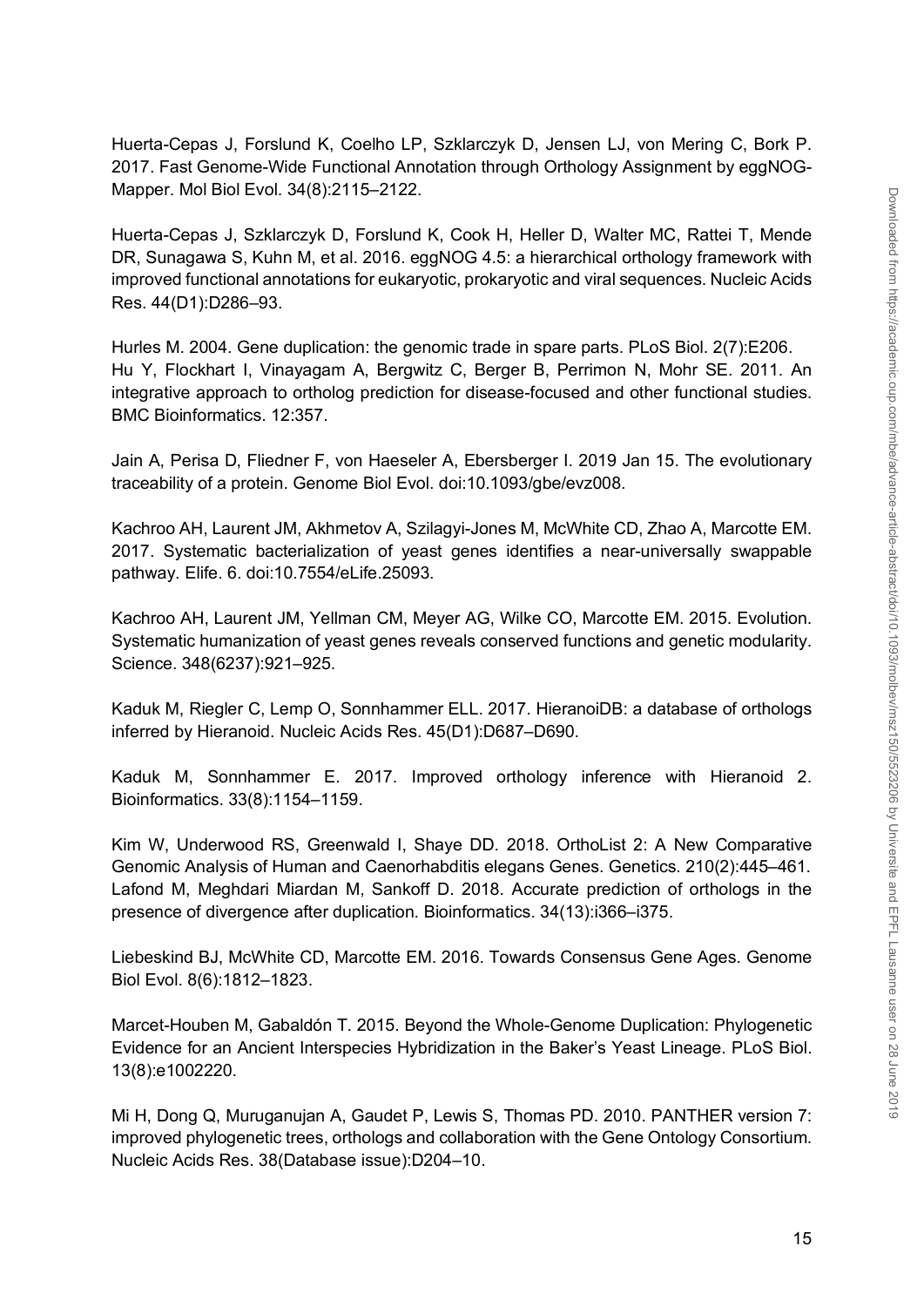Mi H, Muruganujan A, Ebert D, Huang X, Thomas PD. 2019. PANTHER version 14: more genomes, a new PANTHER GO-slim and improvements in enrichment analysis tools. Nucleic Acids Res. 47(D1):D419–D426.

Nehrt NL, Clark WT, Radivojac P, Hahn MW. 2011. Testing the Ortholog Conjecture with Comparative Functional Genomic Data from Mammals. PLoS Comput Biol. 7(6):e1002073.

Nevers Y, Kress A, Defosset A, Ripp R, Linard B, Thompson JD, Poch O, Lecompte O. 2019. OrthoInspector 3.0: open portal for comparative genomics. Nucleic Acids Res. 47(D1):D411– D418.

Nevers Y, Prasad MK, Poidevin L, Chennen K, Allot A, Kress A, Ripp R, Thompson JD, Dollfus H, Poch O, et al. 2017. Insights into Ciliary Genes and Evolution from Multi-Level Phylogenetic Profiling. Mol Biol Evol. 34(8):2016–2034.

Noutahi E, Semeria M, Lafond M, Seguin J, Boussau B, Guéguen L, El-Mabrouk N, Tannier E. 2016. Efficient Gene Tree Correction Guided by Genome Evolution. PLoS One. 11(8):e0159559.

Ogris C, Guala D, Sonnhammer ELL. 2018. FunCoup 4: new species, data, and visualization. Nucleic Acids Res. 46(D1):D601–D607.

Patricio M, Muffato M, Akanni W, Cummins C, Aken B, Flicek P. 2017. Ensembl comparative genomics update – HMMs and Orthology QC. doi:10.7490/f1000research.1114127.1. [accessed 2018 Aug 26]. http://dx.doi.org/10.7490/f1000research.1114127.1.

Peng X, Alföldi J, Gori K, Eisfeld AJ, Tyler SR, Tisoncik-Go J, Brawand D, Law GL, Skunca N, Hatta M, et al. 2014. The draft genome sequence of the ferret (Mustela putorius furo) facilitates study of human respiratory disease. Nat Biotechnol. 32(12):1250–1255.

Pereira C, Denise A, Lespinet O. 2014. A meta-approach for improving the prediction and the functional annotation of ortholog groups. BMC Genomics. 15 Suppl 6:S16. Pryszcz LP, Huerta-Cepas J, Gabaldón T. 2011. MetaPhOrs: orthology and paralogy predictions from multiple phylogenetic evidence using a consistency-based confidence score. Nucleic Acids Res. 39(5):e32.

Shaye DD, Greenwald I. 2011. OrthoList: a compendium of C. elegans genes with human orthologs. PLoS One. 6(5):e20085.

Sonnhammer ELL, Gabaldón T, Sousa da Silva AW, Martin M, Robinson-Rechavi M, Boeckmann B, Thomas PD, Dessimoz C, Quest for Orthologs consortium. 2014. Big data and other challenges in the quest for orthologs. Bioinformatics. 30(21):2993–2998.

Sonnhammer ELL, Östlund G. 2015. InParanoid 8: orthology analysis between 273 proteomes, mostly eukaryotic. Nucleic Acids Res. 43(Database issue):D234–9.

Steinegger M, Söding J. 2017. MMseqs2 enables sensitive protein sequence searching for the analysis of massive data sets. Nat Biotechnol. 35(11):1026–1028.